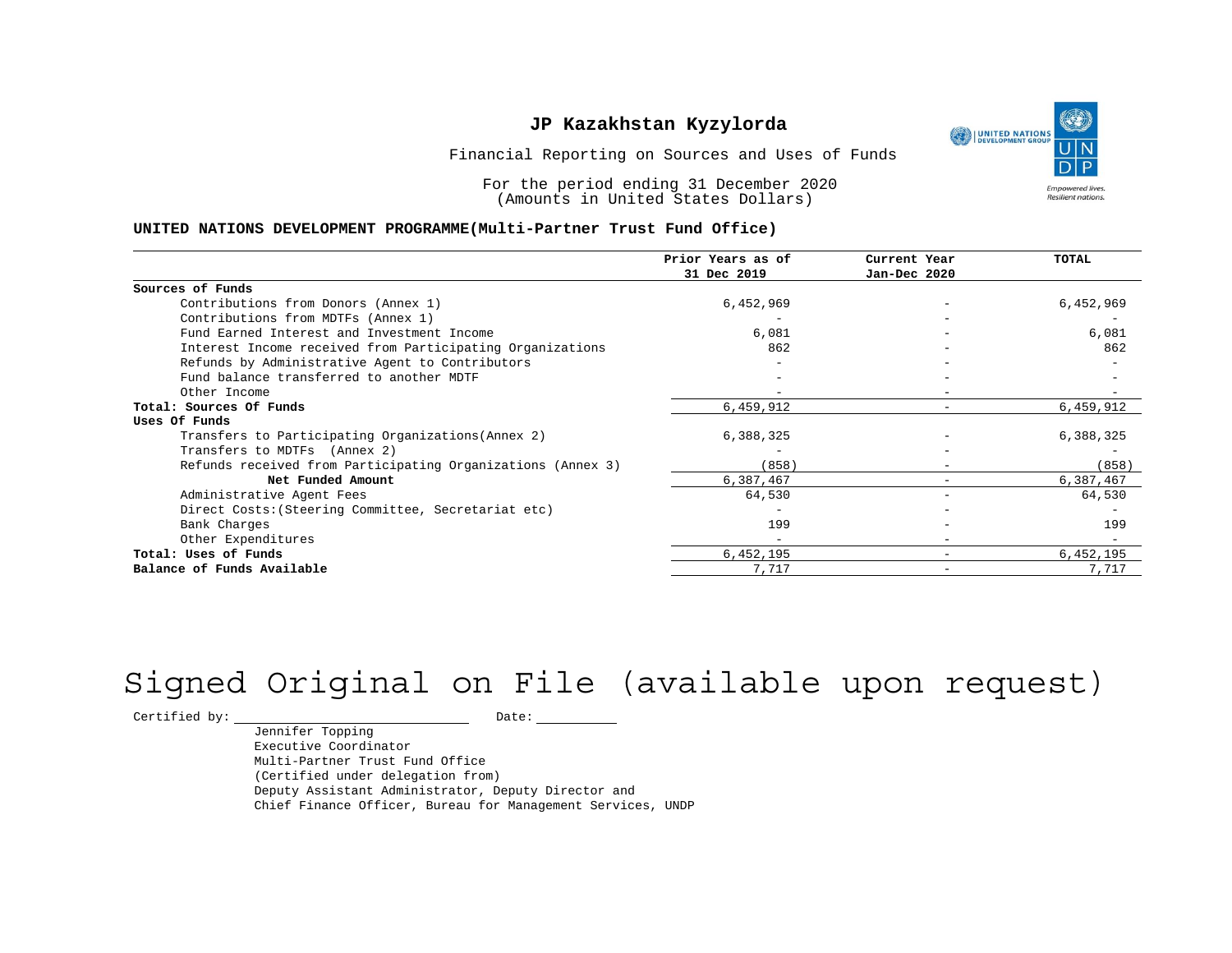

Financial Reporting on Sources and Uses of Funds

For the period ending 31 December 2020 (Amounts in United States Dollars)

#### **UNITED NATIONS DEVELOPMENT PROGRAMME(Multi-Partner Trust Fund Office)**

**Annex - 1: Contributions**

|                          | Prior Years as of | Current Year             | TOTAL     |
|--------------------------|-------------------|--------------------------|-----------|
|                          | 31 Dec 2019       | Jan-Dec 2020             |           |
| From Contributors        |                   |                          |           |
| GOVERNMENT OF KAZAKHSTAN | 6,452,969         | $\overline{\phantom{0}}$ | 6,452,969 |
| Total: Contributions     | 6,452,969         | $-$                      | 6,452,969 |

## Signed Original on File (available upon request)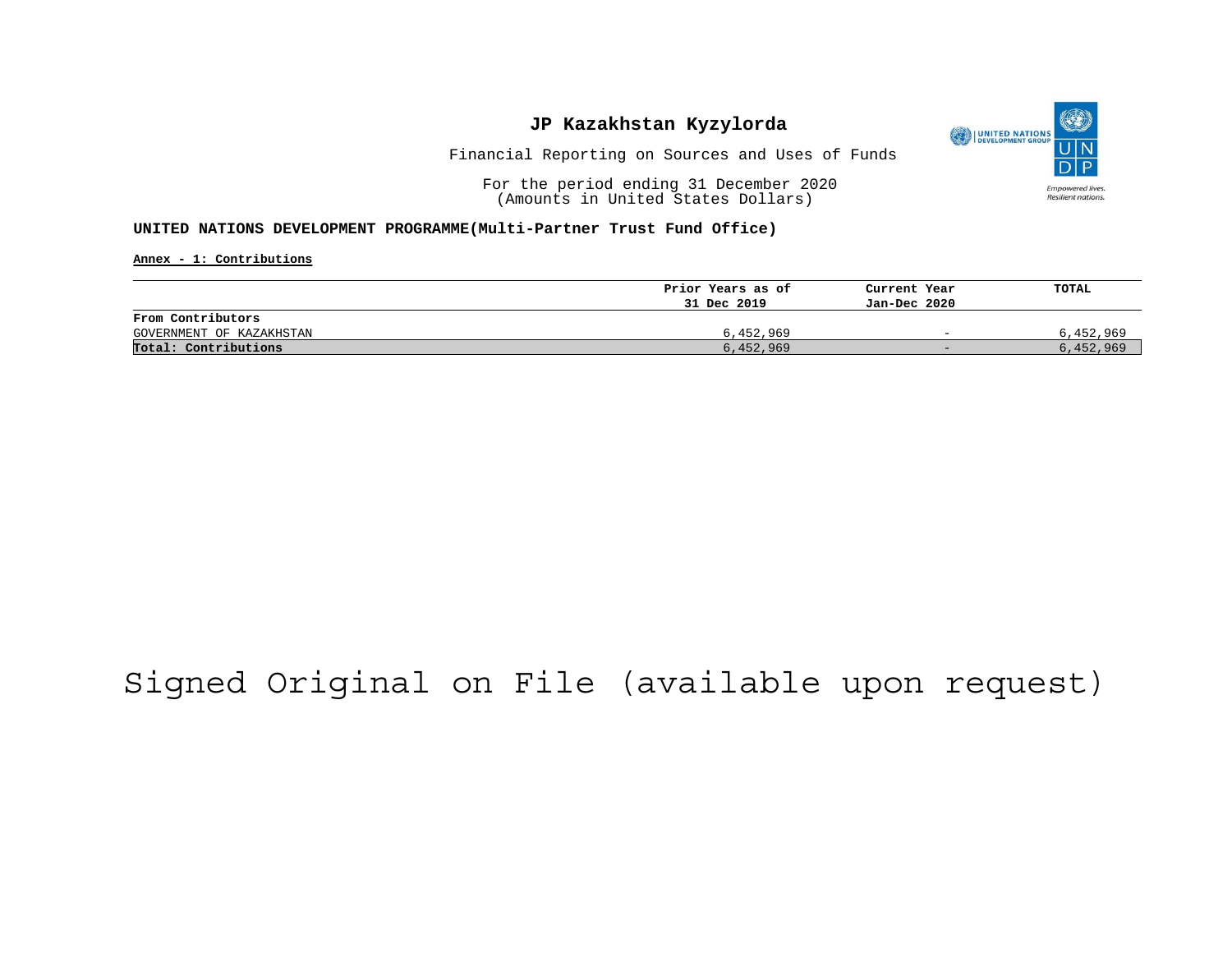

Financial Reporting on Sources and Uses of Funds

For the period ending 31 December 2020 (Amounts in United States Dollars)

#### **UNITED NATIONS DEVELOPMENT PROGRAMME(Multi-Partner Trust Fund Office)**

**Annex - 2: Transfers**

|                                | Prior Years as of |                          | TOTAL     |
|--------------------------------|-------------------|--------------------------|-----------|
|                                |                   | Current Year             |           |
|                                | 31 Dec 2019       | Jan-Dec 2020             |           |
| To Participating Organizations |                   |                          |           |
| UNDP                           | 2,969,906         | $\overline{\phantom{a}}$ | 2,969,906 |
| UNESCO                         | 200,960           | $\overline{\phantom{0}}$ | 200,960   |
| UNFPA                          | 161,690           | $\overline{\phantom{a}}$ | 161,690   |
| UNICEF                         | 2,385,890         | $\overline{\phantom{m}}$ | 2,385,890 |
| UNWOMEN                        | 92,390            | $\qquad \qquad -$        | 92,390    |
| WHO                            | 577,490           | $\overline{\phantom{a}}$ | 577,490   |
| Total Transfers                | 6,388,325         | $\overline{\phantom{0}}$ | 6,388,325 |

## Signed Original on File (available upon request)